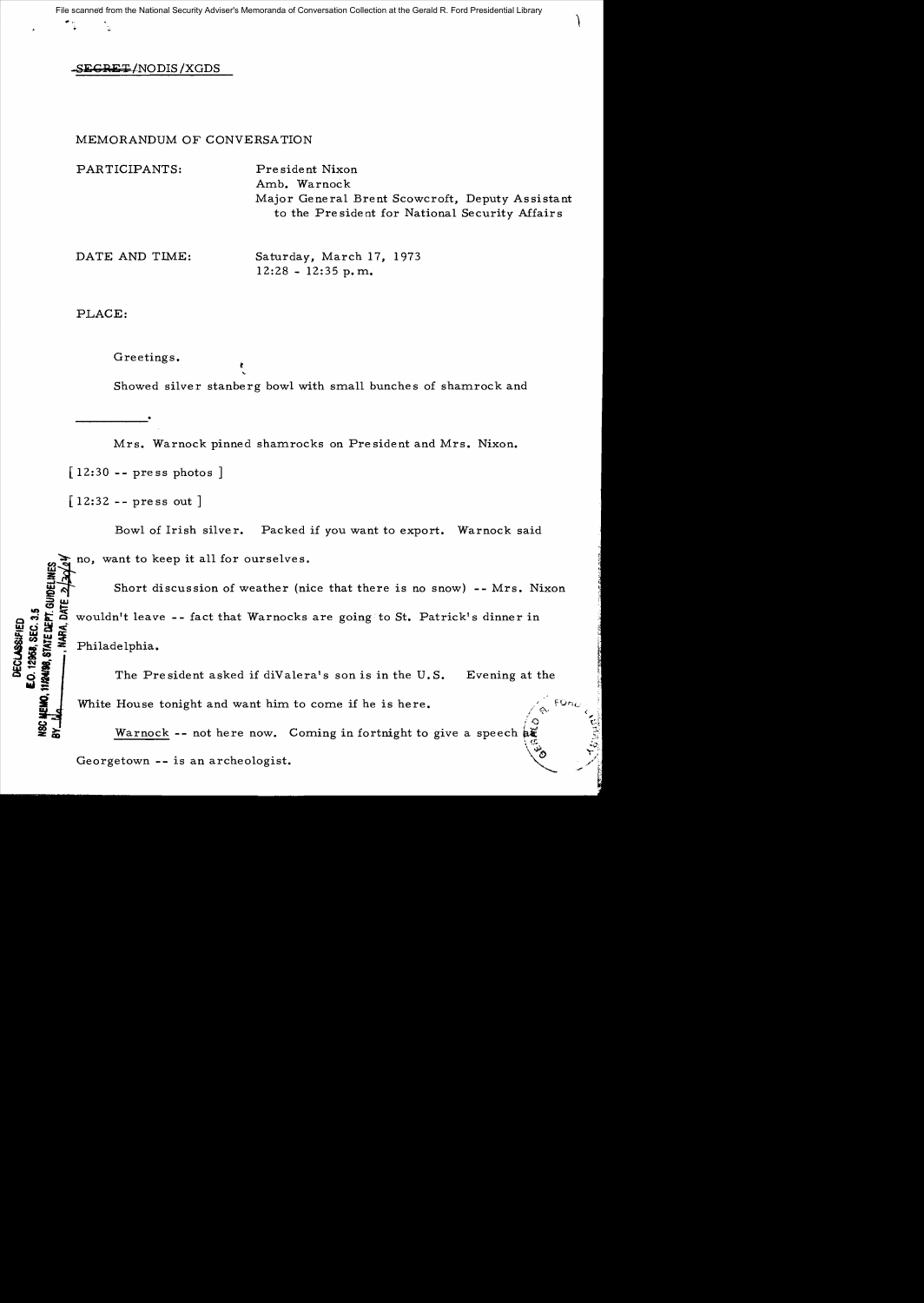## SECRET/NODIS/XGDS

 $\frac{1}{\sqrt{2}}$ 

 $\bar{\star}$ 

The President: Mentioned Irish elections. Said new people but still friends.

[Meeting ended at 12:35 p. m.]